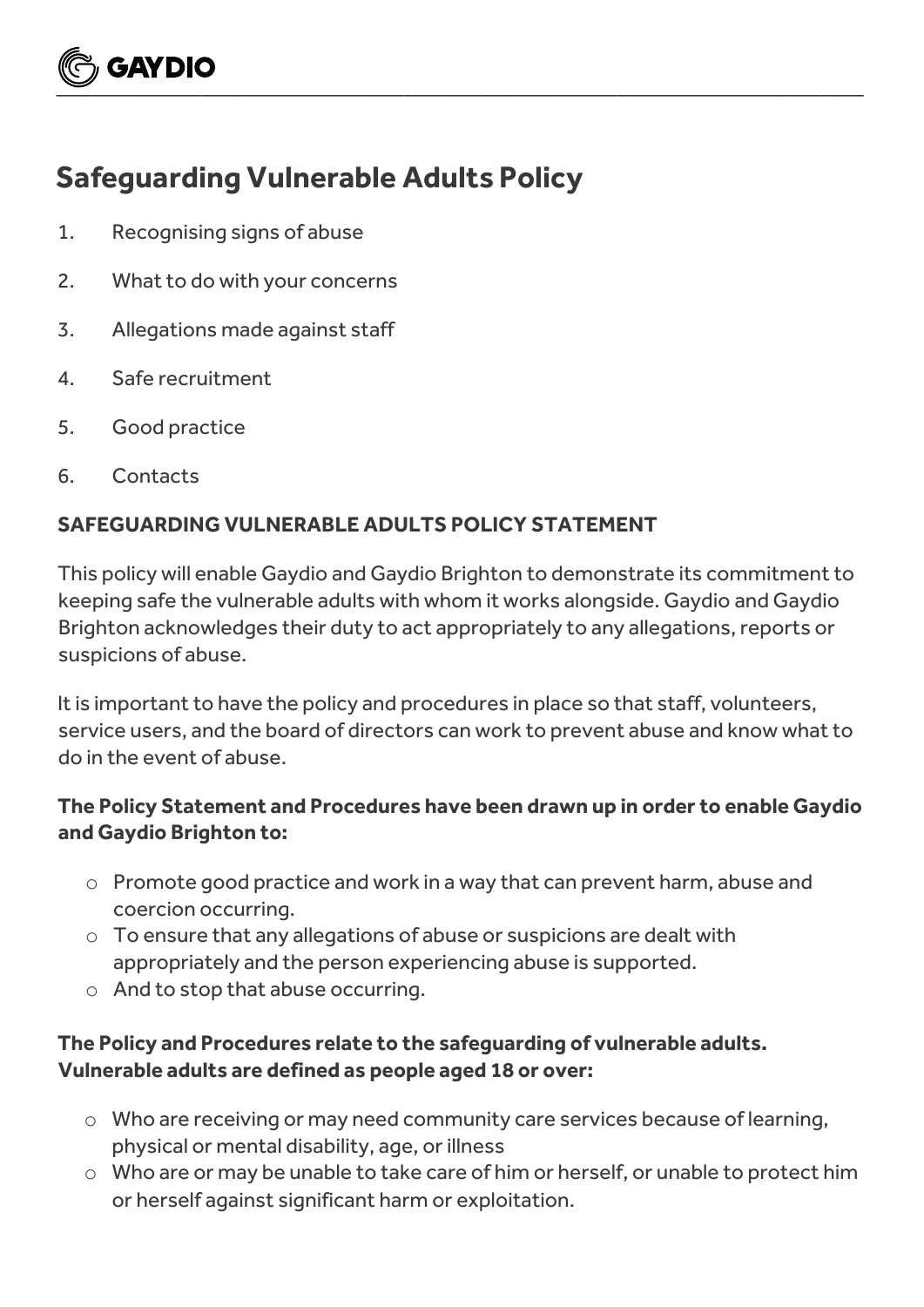

The policy applies to all staff, including senior managers, the board of directors, paid staff, volunteers, sessional workers, students and anyone working on behalf of Gaydio or Gaydio Brighton.

It is acknowledged that significant numbers of vulnerable adults are abused and it is important that Gaydio and Gaydio Brighton has a Safeguarding Adults Policy, a set of procedures to follow and puts in place preventative measures to try and reduce those numbers.

These guidelines are for the use of all paid staff, volunteers and visitors. We will make them available to the carers of the vulnerable adults to whom we offer a service. Through them, we will endeavour to ensure that:

- o Vulnerable adults are listened to, valued and respected
- o Staff are aware of the need to be alert to the signs of abuse and know what to do with their concerns
- o All paid and unpaid staff are subject to rigorous recruitment procedures
- o All paid and unpaid staff are given appropriate support and training

All concerns should be acted upon immediately. If you are concerned that a vulnerable adult might be at risk or is suffering abuse, you should tell the designated safeguarding officer within your organization.

#### **3. Your designated officer is: Ian Wallace - 0844 682 8301**

If the designated officer is not available, speak to a Gaydio or Gaydio Brighton Director on the Contacts List in Section 6.

**4.** 

#### **1. RECOGNISING SIGNS OF ABUSE**

It can often be difficult to recognize abuse. The signs listed in these guidelines are only indicators and many can have reasonable explanations. People may behave strangely or seem unhappy for many reasons. It is nevertheless important to know what could indicate that abuse is taking place and to be alert to the need to consult further.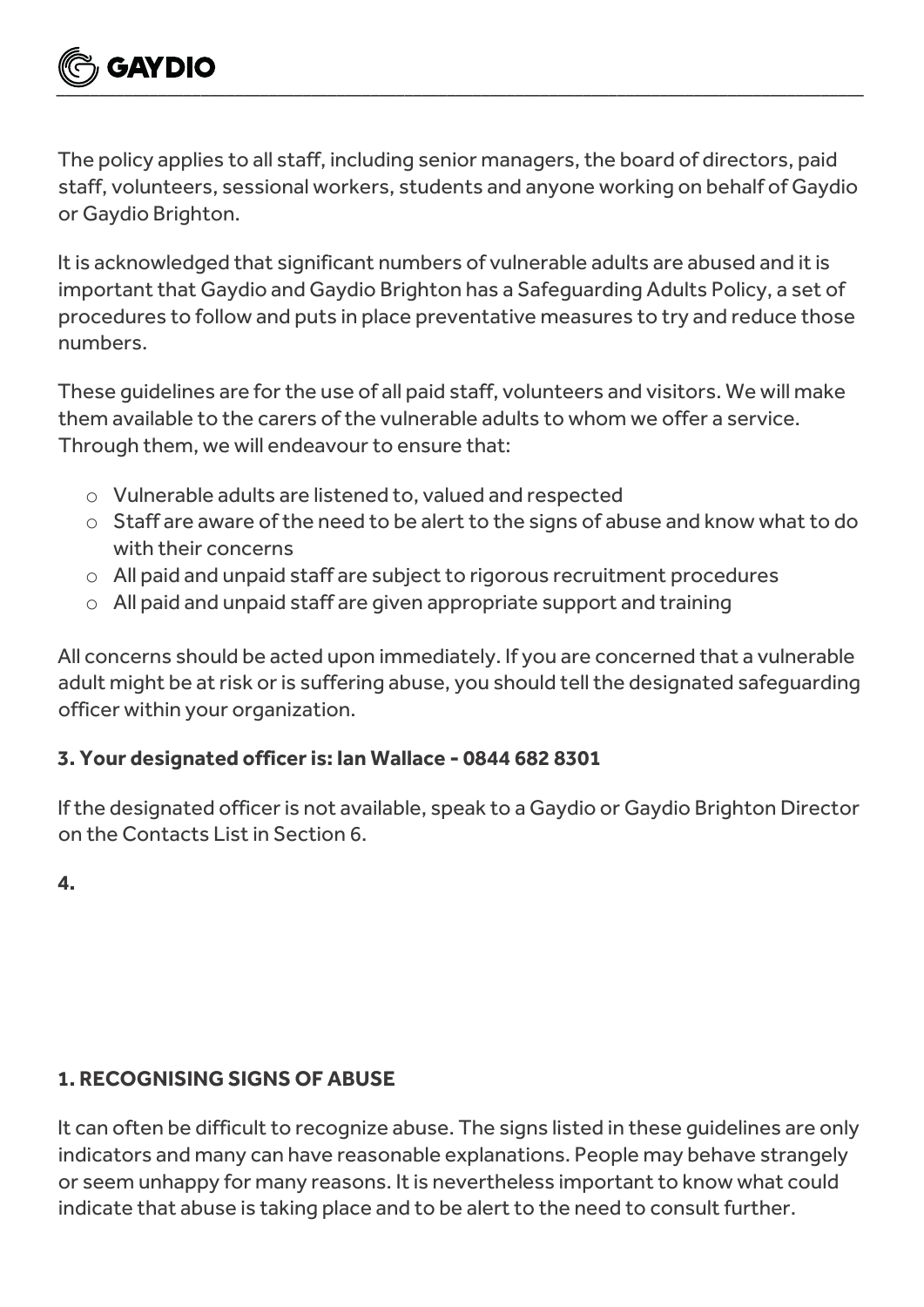# **GAYDIO**  $\underbrace{\smile}$  , and the contract of the contract of the contract of the contract of the contract of the contract of the contract of the contract of the contract of the contract of the contract of the contract of the contract

Someone can abuse a vulnerable adult by actively inflicting harm or by failing to act to prevent harm. Abuse can take place within a family, in an institutional or community setting, by telephone or on the Internet.

If you are worried about a vulnerable adult it is important that you keep a written record of any physical or behavioural signs and symptoms. In this way you can monitor whether or not a pattern emerges and provide evidence to any investigation if required.

"Abuse is a violation of an individual's human and civil rights by any other person or persons" (No Secrets: Department of Health, 2000)

#### **Abuse includes:**

- o Physical abuse: including hitting, slapping, punching, burning, misuse of medication, inappropriate restraint
- o Sexual abuse: including rape, indecent assault, inappropriate touching, exposure to pornographic material
- o Psychological or emotional abuse: including belittling, name calling, threats of harm, intimidation, isolation, online bullying
- o Financial or material abuse: including stealing, selling assets, fraud, misuse or misappropriation of property, possessions or benefits
- o Neglect and acts of omission: including withholding the necessities of life such as medication, food or warmth, ignoring medical or physical care needs
- o Discriminatory abuse: including racist, homophobic, sexist, that based on a person's disability and other forms of harassment, slurs or similar treatment
- o Institutional or organisational: including regimented routines and cultures, unsafe practices, lack of person-centred care or treatment
- o Abuse may be carried out deliberately or unknowingly. Abuse may be a single act or repeated acts.

People who behave abusively come from all backgrounds and walks of life. They may be doctors, nurses, social workers, advocates, staff members, volunteers or others in a position of trust. They may also be relatives, friends, neighbours or people who use the same services as the person experiencing abuse.

## **2. WHAT TO DO WITH YOUR CONCERNS?**

In the event that a vulnerable adult makes an allegation or disclosure of abuse against another individual, it is important that you:

- o Listen to them and/or closely observe their presentation and behaviour;
- o Let them know that you take what they are saying seriously;
- o Do not attempt to question or interview them yourself; \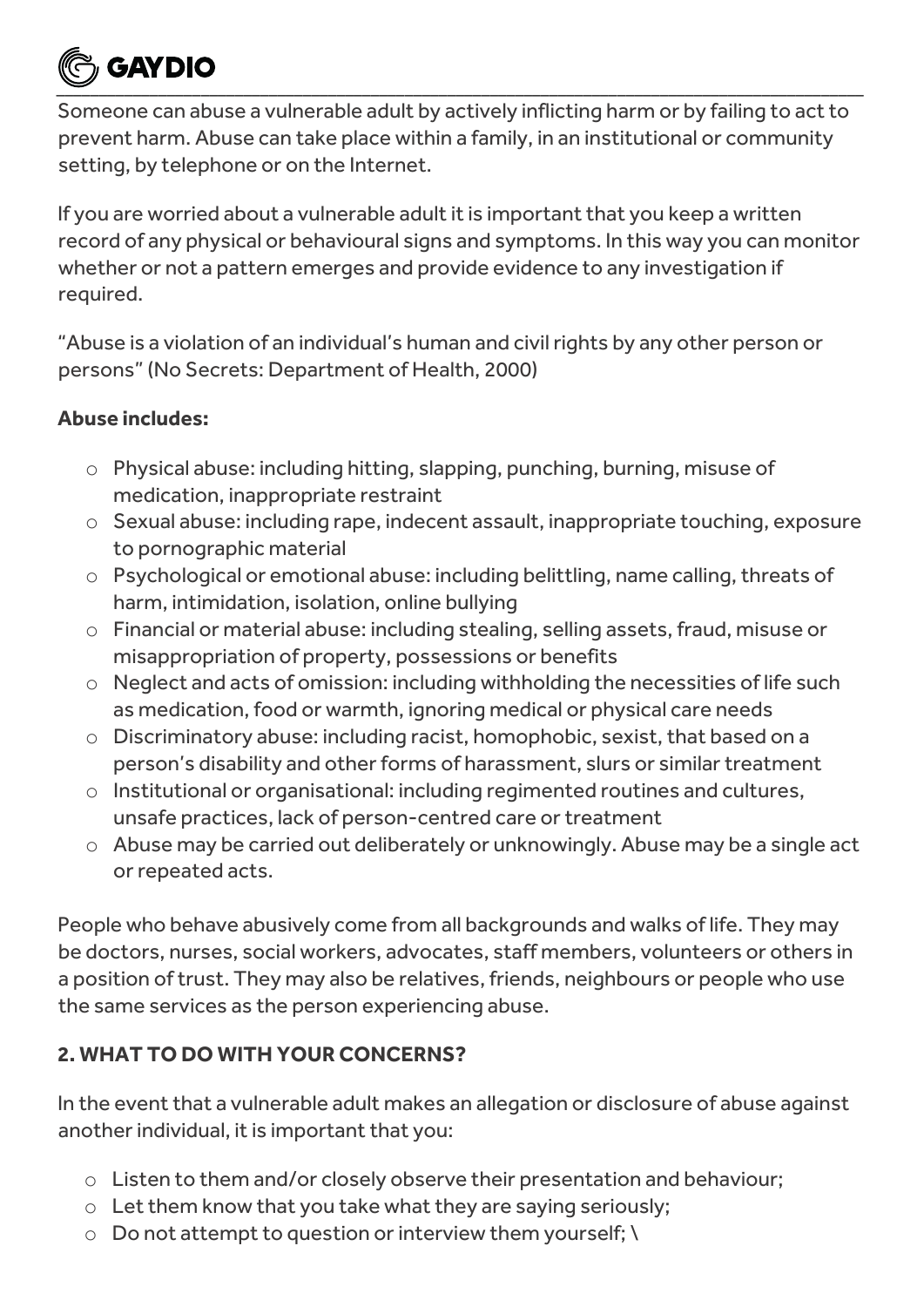

 $\underbrace{\smile}$  , and the contract of the contract of the contract of the contract of the contract of the contract of the contract of the contract of the contract of the contract of the contract of the contract of the contract

o Do not promise to keep what they tell you secret;

**GAYDIO** 

- o Inform your designated safeguarding officer as soon as possible;
- $\circ$  Make a written record of the incident or events.

Sometimes you may just feel concerned about a vulnerable adult but do not know whether to share your concerns or not. In this situation you should always raise your concerns with your designated safeguarding officer, who will help you to decide what to do.

#### **If it is decided that a safeguarding investigation needs to be pursued, you should:**

- o Work closely and collaboratively with all professionals involved in the investigation, in order to keep the vulnerable adult safe;
- o Attend a safeguarding protection conference if you are invited. You will be asked to provide information about your involvement with the vulnerable adult, which is why it is important to keep records of your concerns;
- o Attend any subsequent safeguarding review conferences as required

## **3. ALLEGATIONS MADE AGAINST STAFF OR VOLUNTEERS**

Organizations that work or come into contact with vulnerable adults need to be aware of the possibility that allegations of abuse will be made against members of their staff. Allegations will usually be that some kind of abuse has taken place. They can be made by vulnerable adults and they can be made by other concerned adults. Allegations can be made for a variety of reasons. Some of the most common are:

- o Abuse has actually taken place;
- o Something happens to a vulnerable adult that reminds them of an event that happened in the past – the vulnerable adult is unable to recognize that the situation and the people are different;
- o Vulnerable adults can misinterpret your language or your actions because they are reminded of something else;
- o Some vulnerable adults know how powerful an allegation can be; if they are angry with you about something they can make an allegation as a way of hitting out;
- o An allegation can be a way of seeking attention.

All allegations should be brought to the notice of the designated safeguarding officer immediately. In cases where the allegation is made against this person, the complainant should approach a more senior official or take the following action him or herself: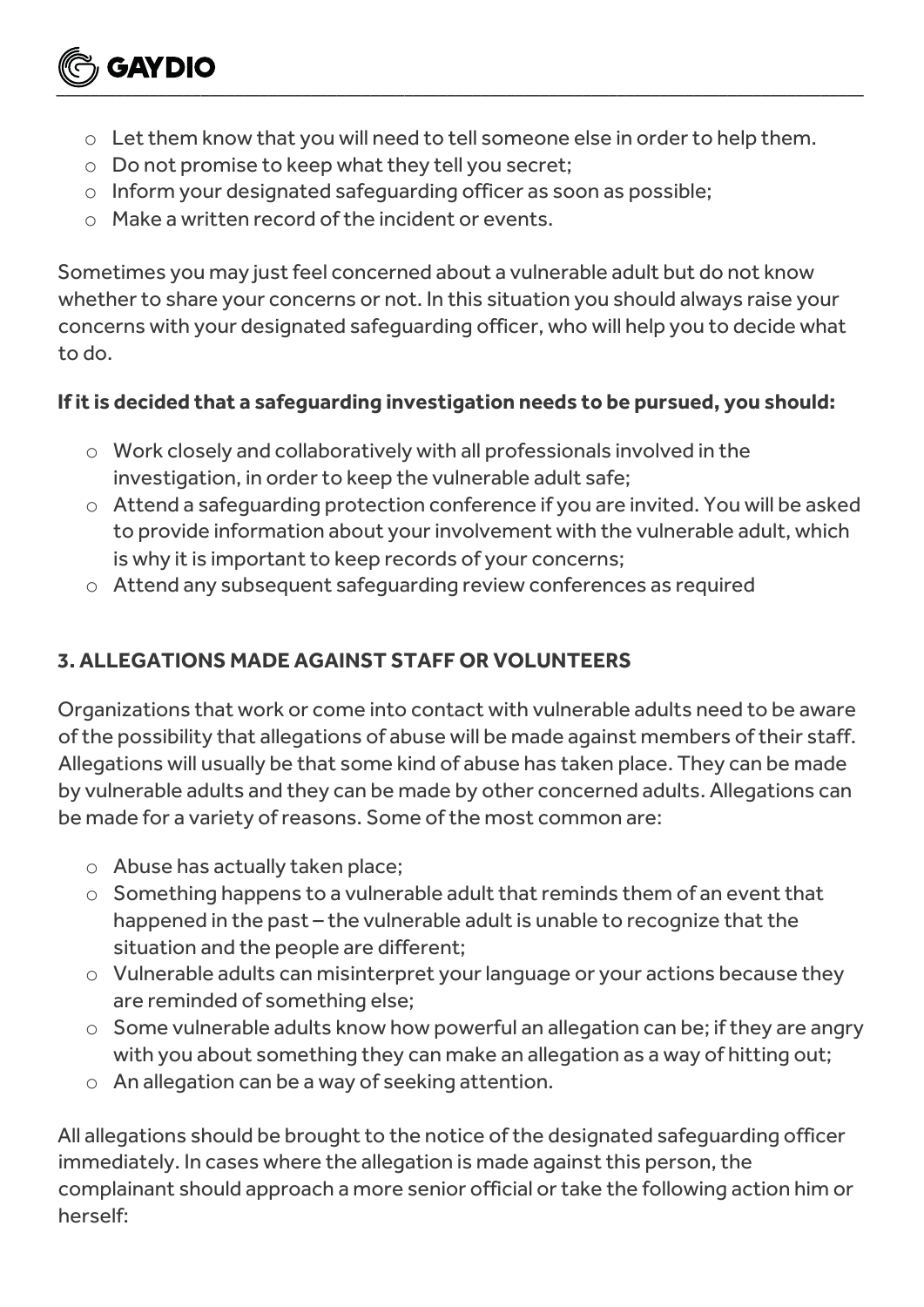- **GAYDIO**  $\underbrace{\smile}$  , and the contract of the contract of the contract of the contract of the contract of the contract of the contract of the contract of the contract of the contract of the contract of the contract of the contract
	- o Make sure that the vulnerable adult in question is safe and away from the alleged abuser
	- o Contact the Safeguarding Vulnerable Adults Team relevant to where the adult lives
	- o Contact the next of kin or carers of the vulnerable adult if advised to do so by the social worker/officer in charge of allegations
	- o Irrespective of any investigation by social workers or the police, you should follow the appropriate disciplinary procedure; common practice is for the alleged abuser to be suspended from work until the outcome of any investigation is clear
	- o Consider whether the person has access to children or vulnerable adults anywhere else and whether those organizations or groups need to be informed
	- o Act upon the decisions made in any strategy meeting. All incidents should be investigated internally after any external investigation has finished, to review organizational practice and put in place any additional measures to prevent a similar thing happening again

### **4. SAFE RECRUITMENT**

The application of rigorous procedures for the recruitment of any staff who come into contact with vulnerable adults, both directly and indirectly, can reduce the likelihood of allegations of abuse being made that are founded. As an absolute minimum, the following standards should be followed:

- o All prospective workers (paid and unpaid) should complete an application form which asks for details of their previous employment and for the names of two referees
- o All prospective workers (paid and unpaid) should have a new DBS disclosure before they start employment with you – anyone who refuses to do so should not be employed
- o All prospective workers (paid and unpaid) should be interviewed to establish previous experience of working in an environment where there is contact with vulnerable adults and perceptions of acceptable behaviour
- o Nobody should start work before references have been received. Referees should be reminded that references should not misrepresent the candidate or omit to say things that might be relevant to their employment
- o All appointments to work with vulnerable adults should be subject to an agreed probationary period
- o New members of staff should be clear about their responsibilities and wherever possible, work to an agreed job description